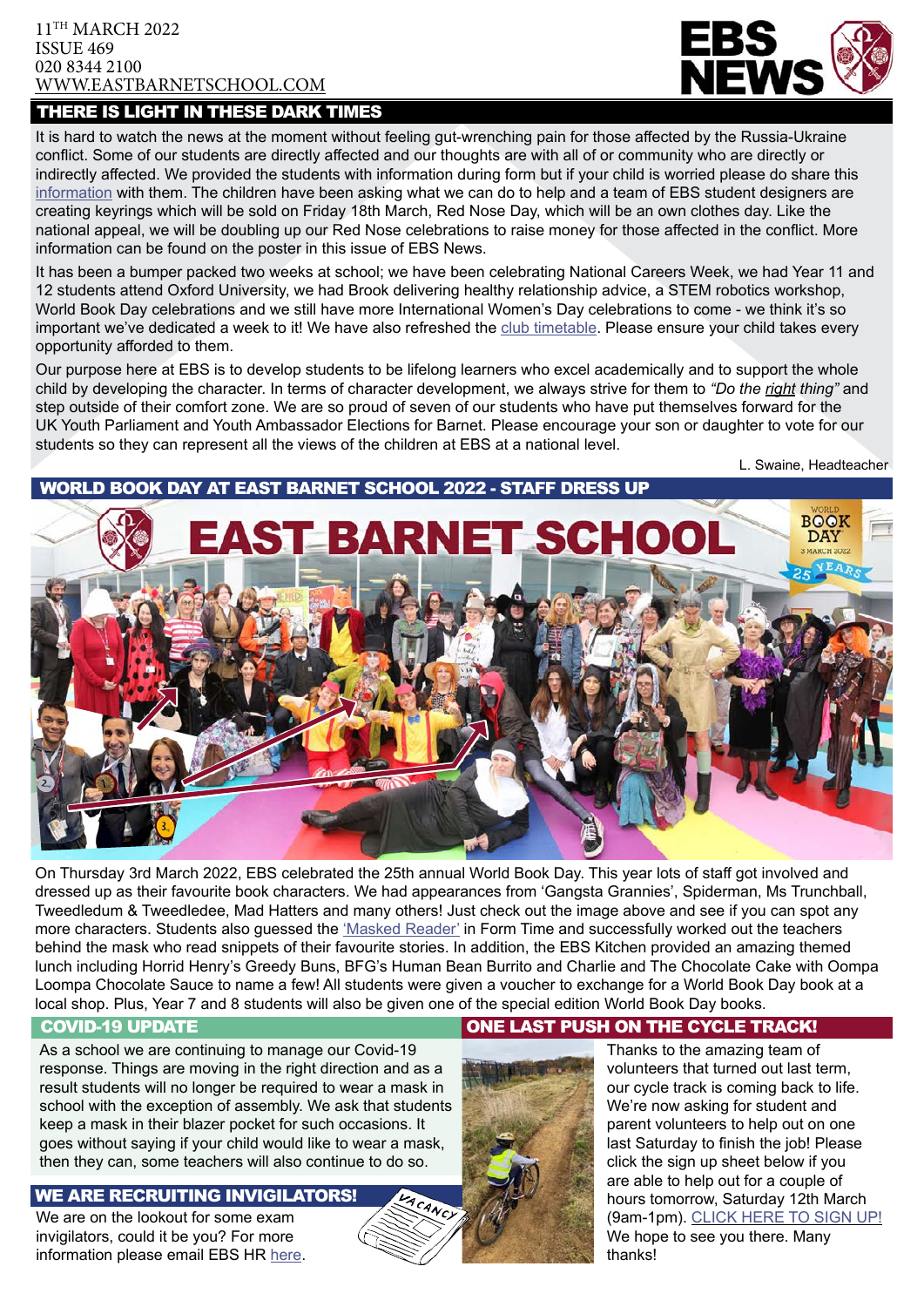

WE ARE SO EXCITED TO BRING THIS COMMUNITY EVENT TO BARNET!

|                       | <b>Special Guests</b>           |                      |
|-----------------------|---------------------------------|----------------------|
|                       | <b>Amazing Entertainment</b>    | $\blacktriangleleft$ |
|                       | Delicious Food & Treats <       |                      |
|                       | <b>Arts &amp; Crafts Stalls</b> |                      |
| $\blacktriangleright$ | <b>Car Boot Sale</b>            | d                    |
| $\blacktriangleright$ | <b>Pre-loved Uniform</b>        | $\blacktriangleleft$ |
| $\blacktriangleright$ | <b>Live Music</b>               | $\blacktriangleleft$ |
| $\blacktriangleright$ | <b>Prize Draws &amp; Raffle</b> |                      |
|                       | <b>Fun Family Activities</b>    |                      |

As a community event, we are keen to invite sellers from the local area. If you would like a car boot pitch, arts & crafts stall or to sponsor the event please email 85@eastbarnetschool.com for further details.

**SATURDAY 25TH JUNE FROM 11AM AT EBS** Chestnut Grove, East Barnet, Hertfordshire EN4 8PU | what3words: ///hidden.globe.honey | 020 8344 2100

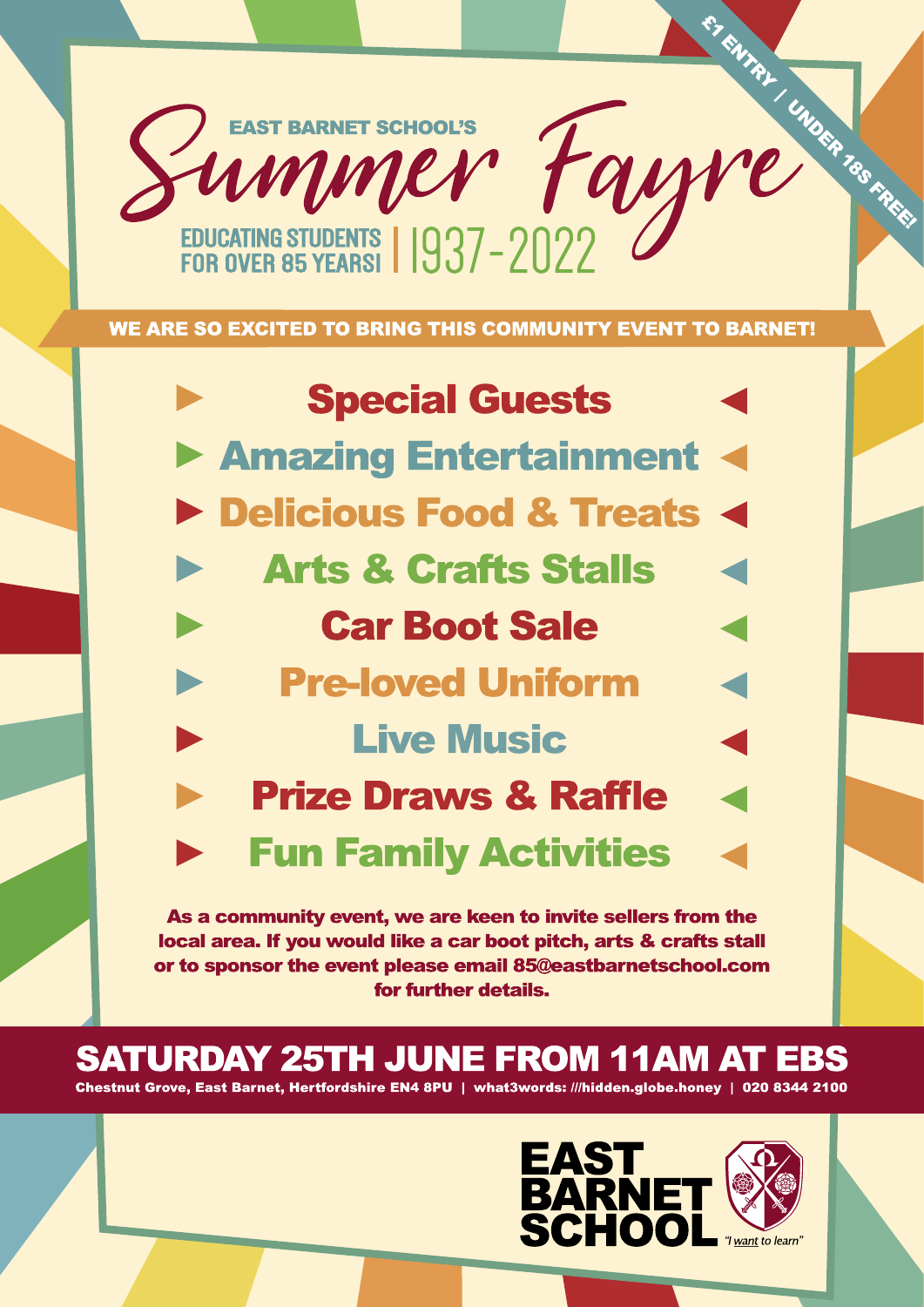#### U18 VOLLEYBALL SUCCESS BARNET DANCE FESTIVAL



The U18 volleyball team put in a great team performance against Southgate winning all four sets against their opponents. Under the expert guidance of Ms Skartsila, the squad showed great teamwork, communication and respect towards their opponents throughout. They were fantastic role models for our school and all the hard work at Volleyball club on Fridays paid off! Well done and keep up the good work! KS4/5 Volleyball club takes place after school on Fridays with KS3 volleyball club after school on Thursdays. All students welcome!

#### VOTE FOR US!

E

Youth Parliament candidates Eefah Andrews, 7F Florence East, 10F Sina Ahani, 10D

FOR

Youth Ambassador candidates Eamon Asghar, 8E Josephine Rogers, 7B Olivia Cook, 7A Sean Welch, 7H

The above seven students are up for election to become a UK Youth Parliament or Youth Ambassador for Barnet, out of 38 across the borough. They have presented their campaigns and taken part in a debate. And it is now time for every EBS student to get to the polling station...

Ok the classroom, and vote in the election. Students can vote for two Parliament and two Ambassador candidates. We wish all seven candidates the best of luck. Your school community are very much behind you!

#### STUDENT PLANNER DESIGN COMPETITION:

Students will soon be able to take part in the annual Student Planner Design Competition. The competition will be launched on Skooler, and students will have until the end of this term to submit their designs. Winners will not only win House Points for their houses, but KS3, KS4 and KS5 students in September 2022 will be carrying their Planners around, with the winning designs on the front. So, get those artistic and creative thought processes churning!

#### WALFARE OFFICE RECRUITMENT

VACANCY We are seeking a caring and compassionate person to provide cover for the Welfare Office. Do you have friends or family who might be interested in this temporary role who have a valid First Aid qualification and would be a good fit? If so, please contact Siming Hill on [shill@eastbarnetschool.com](mailto:shill%40eastbarnetschool.com?subject=Welfare%20Cover) for further info.

#### PTFA NOTICES

The PTFA AGM will be on Thursday 17th March at 6pm, in person in the EBS Sixth Form Café. This will be very exciting because Ms Swaine will be attending, nominations and elections for Chair, Treasurer and Secretary are taking place (why not put yourself forward?), the biggest event ever will be discussed and of course, refreshments! Get involved!



I had the pleasure of taking a group of KS3 students and a KS5 duo to the Arts Depot for the Barnet Dance Festival on Tuesday 8th March. The BDF

brings together all students of all ages that are passionate about dance. Every year the students get excited about the opportunity to perform on a professional stage. Millie and Charlotte our Sixth Formers opened the evening with Charlotte's exam piece 'Worthless'. The piece was moving, well-choreographed and had moments that left the audience with goosebumps. The girls worked hard to not only meet the requirements of the specification but to also put on a fantastic show for the audience. Their costumes, backdrop and choice of track 'Wonder' complemented the piece beautifully.

KS3's piece was inspired by the West End hit, *Hairspray*. The girls chose the number *'You can't stop the beat'* and rehearsed in their lunchtimes to make sure the piece was ready for the stage. The challenging choreography included fast turns kicks, leaps and lots of shimmies! All six students: Anastasia Y9, Ellie Y9, Shanti Y9, Katerina Y8, Lucia Y8 and Delara Y7 were absolute superstars. Not only did the students co-ordinate bright coloured t-shirts and make-up, they also lit up the stage and gave it their best. The cheers from the audience (and from the wings) were heard all over Barnet! Off the stage, they were polite, supportive of one another, and were a credit to our school. Thank you for both a lovely afternoon and evening and I can't wait until the next performance! Miss Buczman, PE Teacher

#### CAREERS UPDATE

We have had two Careers assemblies and some 'Next Step' discussions with Year 11 students as part of National Careers Week 2022. Year 8 learnt about a career in Architecture from Mr Athanasi of GLA Architecture and Design Ltd (thank you so much for your interesting talk). Meanwhile, Year 7 learnt about careers with animals and "How to be a Zookeeper". There were some unusual questions for that one! Thank you to Capel Manor college for keeping our students entertained and informed. Finally, thanks to our Enterprise Advisor, Ms Downes for working with some Year 11 students and using her HR experience to give advice.

#### HOW TO TALK ABOUT UKRAINE



The Anna Freud Centre have worked with the BBC to produce a helpful toolkit for parents who would like to help their young people manage anxieties around war and particularly the invasion of Ukraine. You can access this toolkit by clicking [here](https://www.bbc.co.uk/bitesize/articles/zbrdjsg).



ARE YOU FOLLOWING US ON TWITTER? Follow for all the latest news: [@EastBarnetSch](https://twitter.com/EastBarnetSch)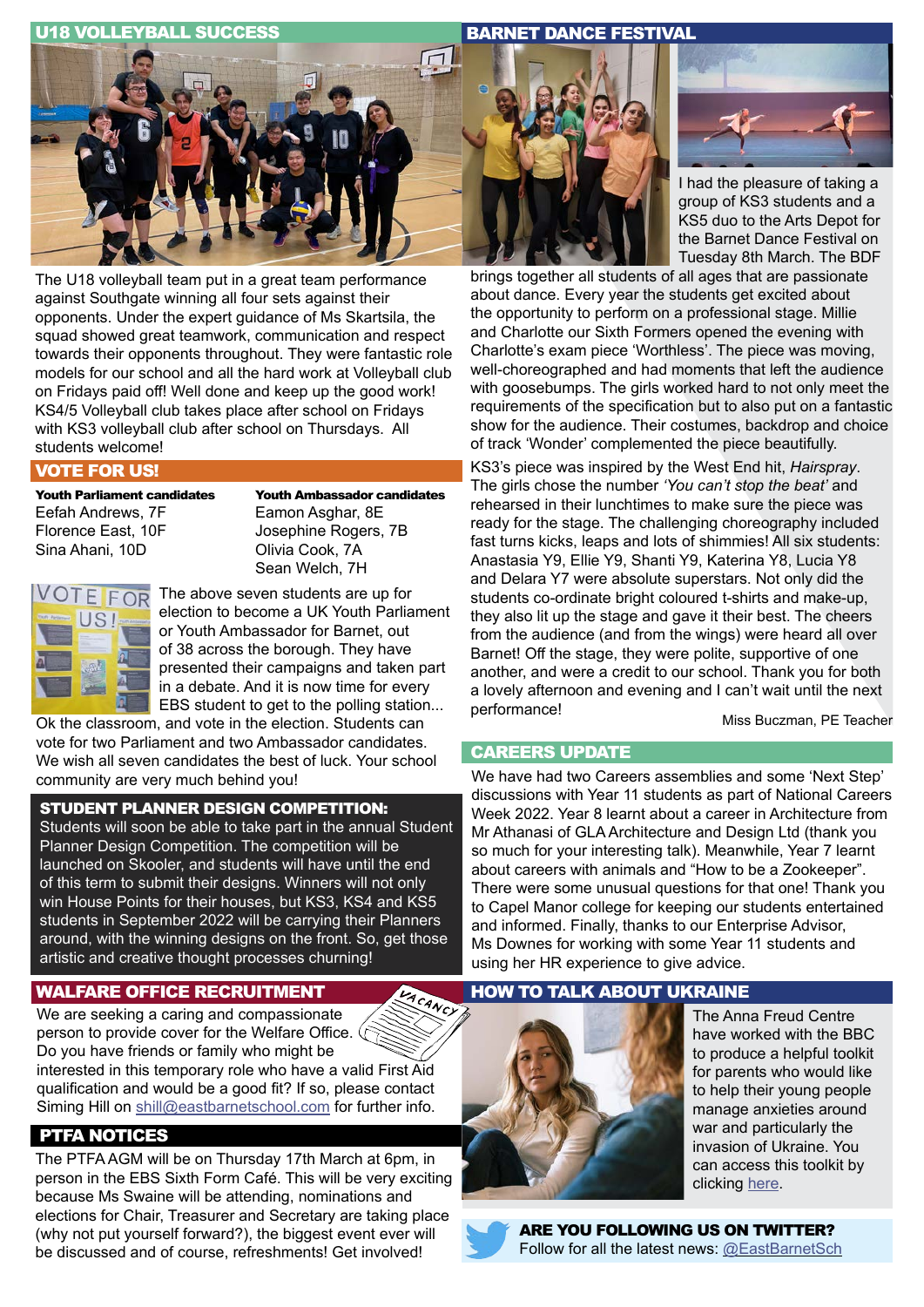## "I want to learn" HOOI



## NON-SCHOOL UNIFORM DAY

In light of the current devastating situation in Ukraine and to support Red Nose Day, we will be holding a non-uniform day on Friday 18th March. This year, Red Nose Day: Comic Relief are funding organisations that are supporting people right now in Ukraine, and those attempting to cross the border. This is in addition to their usual charity work which aims to support people to live free from poverty, violence and discrimination. More information about the work of Red Nose Day can be found [here](https://www.comicrelief.com/rednoseday). To support this important charity and their work, we are asking for a £1 minimal donation which we encourage you to pay via ParentPay ([click here\)](https://bit.ly/3J3HUYj) or in cash on the day. In return, students can wear their own non-uniform, but this must be appropriate for the school environment! We hope that all our students and their families can get involved for this very worthwhile cause.

&

## HAVE A LAUGH WITH YOUR CLASS

For this Comic Relief based activity, we are asking students to take part in telling a joke in front of their form (age related and appropriate please!). The form will then vote for the best joke (although a tell-tale sign of a good joke is generally a giggle or laugh from the audience). The winner will then be awarded 10 House-points!

# 3

4

2

1

## PURCHASE A HOMEMADE KEYRING

Some of our Year 12 students have made some keyrings in support of Ukraine and will be selling them in school. Please bring in some spare change on Friday 18th March. Prices are from £2 depending on size.

## BUY A RED NOSE - CAN YOU FIND THE RARE?!

This year's Red Noses are the wildest bunch yet. There are eight characters to track down – including the rare multi-coloured Cam the chameleon (1 in 400!). Red Noses cost £1.50, but we will have no change on the day, so if you bring in £2, that's an extra 50p for Comic Relief (yay!).